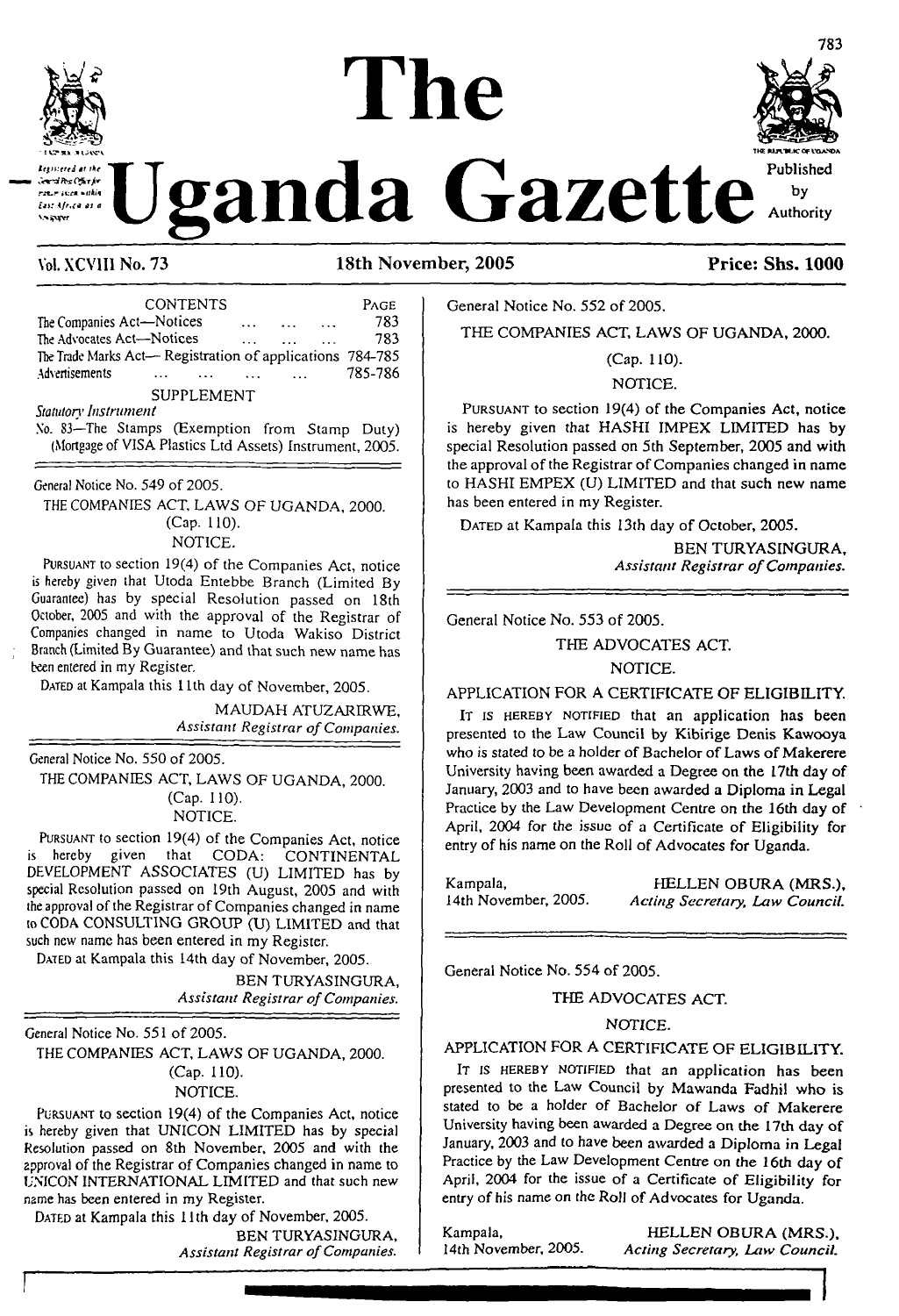General Notice No. 555 of 2005. THE TRADE MARKS ACT. (Cap. 83).

#### NOTICE.

NOTICE IS HEREBY GIVEN that any person who has grounds to oppose the registration of any of the marks advertised herein may within sixty days from the date of this *Gazette,* lodge a Notice of opposition on Trade Mark Form No. 6 together with a fee of Shs. 4000 in case of National applicants or USS 250 in case of Foreign applicants. The period of lodging Notice of opposition may be extended in suitable cases by the Registrar as he thinks fit upon such terms as he may direct. Formal opposition should not be lodged until after reasonable notice has been given by letter to the applicant so that he may have an opportunity to withdraw his application before the expense of opposition proceedings is incurred. Failure to give such notice will be taken into account in considering any application by the opponent for an order for costs if the opposition is uncontested by the applicant. Representations of the marks herein advertised can be inspected at the office of the Registrar of Trade Marks, Amamu House, Plot No. 5B George Street, P.O. Box 6848, Kampala.

- (21) Application No. 28190 in Part "A".
- 

 $(53)$  $(59)$  $(64)$ 

(52) Class 10.

$$
\frac{1}{2} \sum_{i=1}^{2} \sum_{j=1}^{2} \sum_{j=1}^{2} \frac{1}{2} \sum_{j=1}^{2} \frac{1}{2}
$$

 $(54)$ 

- (57) *Nature ofgoods—* Condoms.
- (73) *Name ofapplicant* Population Services International.
- (77) *Address—* 1120 19th Street, NW, Suite 600, Washington DC 20036, USA.
- (74) C/o. Kasirye, Byaruhanga & Co. Advocates, P.O. Box 10946, Kampala-Uganda.
- (22) *Date offiling application—* 9th November, 2005.

(21) **APPLICATION NO. 28192 IN PART "A".**  
(52) **Class 3.** 
$$
(54)
$$



(59) (64)

(53)

- (57) *Nature of goods—* Perfumery, essential oils, cosmetics and hair lotions.
- (73) *Name ofapplicant* Interconsumer Products Limited.
- (77) *Address—* P.O.Box 19558-00202, Nairobi, Kenya.
- (74) C/o Muhumuza-Laki, Twesigire & Co. Advocates, P.O. Box 22852, Kampala-Uganda.
- (22) *Date offiling application—* 10th November, 2005.

(21) (52) Application No. 28146 in Part "A". Class 3.

#### (53) COLGATE TIME CONTROL

(54)

$$
\left(59\right)
$$

- (64) *Association—*To be associated with Trademark Sa-3372. 9231,11087, 113, 11547, 14197, 142(C 14201, 14204, 14263, 14917,14918,15106,17317, 20 <sup>1</sup> 31.22798, 22799, 24305,24587,25563,2556\* 26223, 26224, 27121. 27271, 27305 and 27570.
- (57) *Nature ofgoods—* Toothpaste.
- (73) *Name ofapplicant—* Colgate Palmolive Company.
- (77) *Address—* 300 Park Avenue, New York, New Ycd 10022, USA.
- (74) Kasirye, Byaruhanga & Co Advocates, P.O. Box 10946, Kampala, Uganda.
- (22) *Date offiling application-* 28th October, 2005.
- (21) Application No. 28162 in Part "A".
- (52)
- 

$$
\begin{array}{cc}\n & \text{F} \mathbf{O} \overset{(54)}{\mathbf{S}} \mathbf{U} \, \mathbf{N}\n\end{array}
$$

Class 5.

- (59)
- (64)
- medicines for human purposes, diagnostic (57) *Nature ofgoods—* Chemico-pharmaceutical preparations, biological preparations for medical purposes, preparations for medical purposes, chemical preparations for medical purposes.
- (73) *Name of applicant—* Shanghai Fosun Pharmaceutical (Group) Co. Ltd.
- (77) *Address*—9 IF, 510 Caoyanga Road, Shanghai City, China.
- (74) C/o. Sipi Law Associates, P.O. Box 4180, Kampala.
- (22) *Date offiling application—* 1st November, 2005.
- (21) Application No. 28198 in Part "A".

(52)

Class 32. (54)



- (53) *Disclaimer—* Registration of this Trademark shall give no right to the exclusive use of the words 'CEREAL
- BEVERAGES' except as represented. (59)
- (64)

(53)

(57) *Nature ofgoods—* Preparations for making beverages.

- (73) *Name ofapplicant—* Golden Images Limited.
- (77) *Address—* P.O. Box 3088, Kampala.
- (74)

(22) *Date offiling application—* 14th November. 2005.

AKITA

(21) (52) Application No. 28195 in Part "A". Class 3.

(54)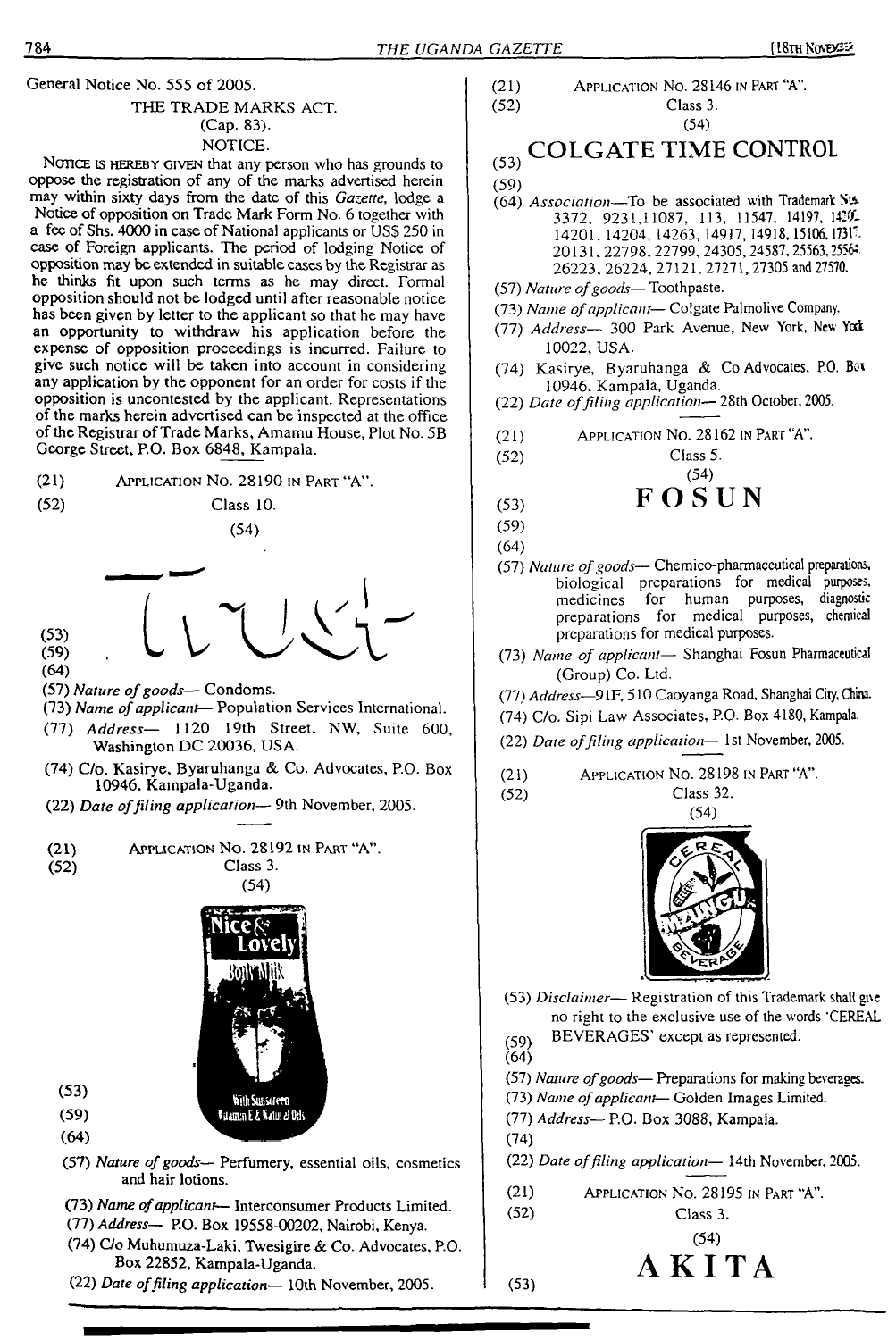#### (59) 1\*1)

'<5?) *Nature ofgoods—* Cosmetics and all goods in class 3. (73) *Name ofapplicant—* A.R. Cosmetics Limited.

(77) *Address—* P.O. Box 30913, Kampala, Uganda.

(74)

(22) *Dare offiling application—*11th November, 2005.

| (21) | APPLICATION NO. 28106 IN PART "A". |
|------|------------------------------------|
| 1521 | Class 16.                          |



*ifl)Nature ofgoods—*Paper and paper articles, cardboard and cardboard articles, printed matter, newspapers and periodicals, books, photographs, stationery, adhesive material.

*(73) Name of applicant*— Capital Radio Limited.

- (77) Address—P.O. Box 7638, Kampala-Uganda.
- (74)

(53) (59) (64)

(22) *Date offiling application—* 10th October, 2005.

Kampala, MAUDAH ATUZARIRWE, 15th November, 2005. *Assistant Registrar ofTrademarks.*

## **ADVERTISEMENTS**

THE REGISTRATION OF TITLES ACT.

(Cap. 230). NOTICE.

ISSUE OF SPECIAL CERTIFICATE OF TITLE.

Busiro Block 401 Plot 230, Approx: 2.02 Hectares at Mawanyi.

NOTICE IS HEREBY GIVEN that after the expiration of one month from the publication hereof, I intend to issue in the names of Igor Nicolas Kolganov of P.O. Box 3729, Kampala, a special Certificate of Title under the above Block and Plot, the Certificate of Title which was originally issued having been lost.

Kampala, DDAMULIRA AHMED, *17th* November, 2005. *forAg. CommissionerLandRegistration.*

#### *THE REGISTRATION OF TITLES ACT.* (Cap. 230).

NOTICE.

#### *ISSUE OF SPECIAL CERTIFICATE* OF TITLE.

*Leasehold Register*—Volume 1633 Folio 2, Plot No. 422 Kyadondo Block 250 Bunga, Kampala.

NOTICE IS HEREBY GIVEN that after the expiration of one month from the publication hereof, I intend to issue in the names of Kisembo Michael, a special Certificate of Title under the above Volume and Folio, the Certificate of Title which was originally issued having been lost.

Kampala, NAMUTEBI VERONICA, I4th November, 2005. *forAg. CommissionerLandRegistration.*

#### THE REGISTRATION OF TITLES ACT.

(Cap. 230).

NOTICE.

ISSUE OF SPECIAL CERTIFICATE OF TITLE.

Kyadondo Block 111 Plot 27, Approx. 27.5 Hectares at Lubata.

NOTICE IS HEREBY GIVEN that after the expiration of one month from the publication hereof, I intend to issue in the names of Abudalakarim Nyanzi, a special Certificate of Title under the above Block and Plot, the Certificate of Title which was originally issued having been lost.

Kampala, GEORGE KWIRIKAGIRA, 19th May, 2005. for Ag. Commissioner Land Registration. 19th May, 2005. *forAg. Commissioner Laird Registration.*

#### THE REGISTRATION OF TITLES ACT. (Cap. 230). NOTICE.

ISSUE OF SPECIAL CERTIFICATE OF TITLE.

Bugerere Block 123 Plot 1117, 0.120 Hectares at Kayunga.

NOTICE IS HEREBY GIVEN that after the expiration of one month from the publication hereof, I intend to issue in the names of Vicent Kawoya of c/o P.O. Box 5115, Kampala, a special Certificate of Title under the above Block and Plot, the Certificate of Title which was originally issued having been lost.

Mukono, CHRISTINE NAMIREMBE KATENDE, 16th November, 2005. *forAg. CommissionerLandRegistration.*

#### THE REGISTRATION OF TITLES ACT.

(Cap. 230).

NOTICE.

#### ISSUE OF SPECIAL CERTIFICATE OF TITLE.

*Leasehold Register*—Volume 759 Folio 2, Plot No. 19 and 21 Aliker Road including the whole of the Sanitary Land between Plots 19 and 21 at Gulu.

NOTICE IS HEREBY GIVEN that after the expiration of one month from the publication hereof, I intend to issue in the names of Inaytulla Sultan Mohamed of P.O. Box 161, Gulu, a special Certificate of Title under the above Volume and Folio, the Certificate of Title which was originally issued having been lost.

Kampala, SARAH KUSIIMA, 15th November, *2(X)5.forAg. Commissioner Land Registration.*

#### THE REGISTRATION *OF* TITLES ACT. (Cap. 230). NOTICE.

#### ISSUE OF SPECIAL CERTIFICATE OF TITLE.

Kyadondo Block *196 Plot 70, Approx. 4.0 Acres at* Komamboga.

NOTICE IS HEREBY GIVEN that after the expiration of one month from the publication hereof, I intend to issue in rhe names of Pio Katende, Kampala, a special Certificate of Title under the above Block and Plot, the Certificate of Title which was originally issued having been lost.

Kampala, DDAMULIRA AHMED *11th* October, *2005. forAg. CommissionerLandRegistrar!*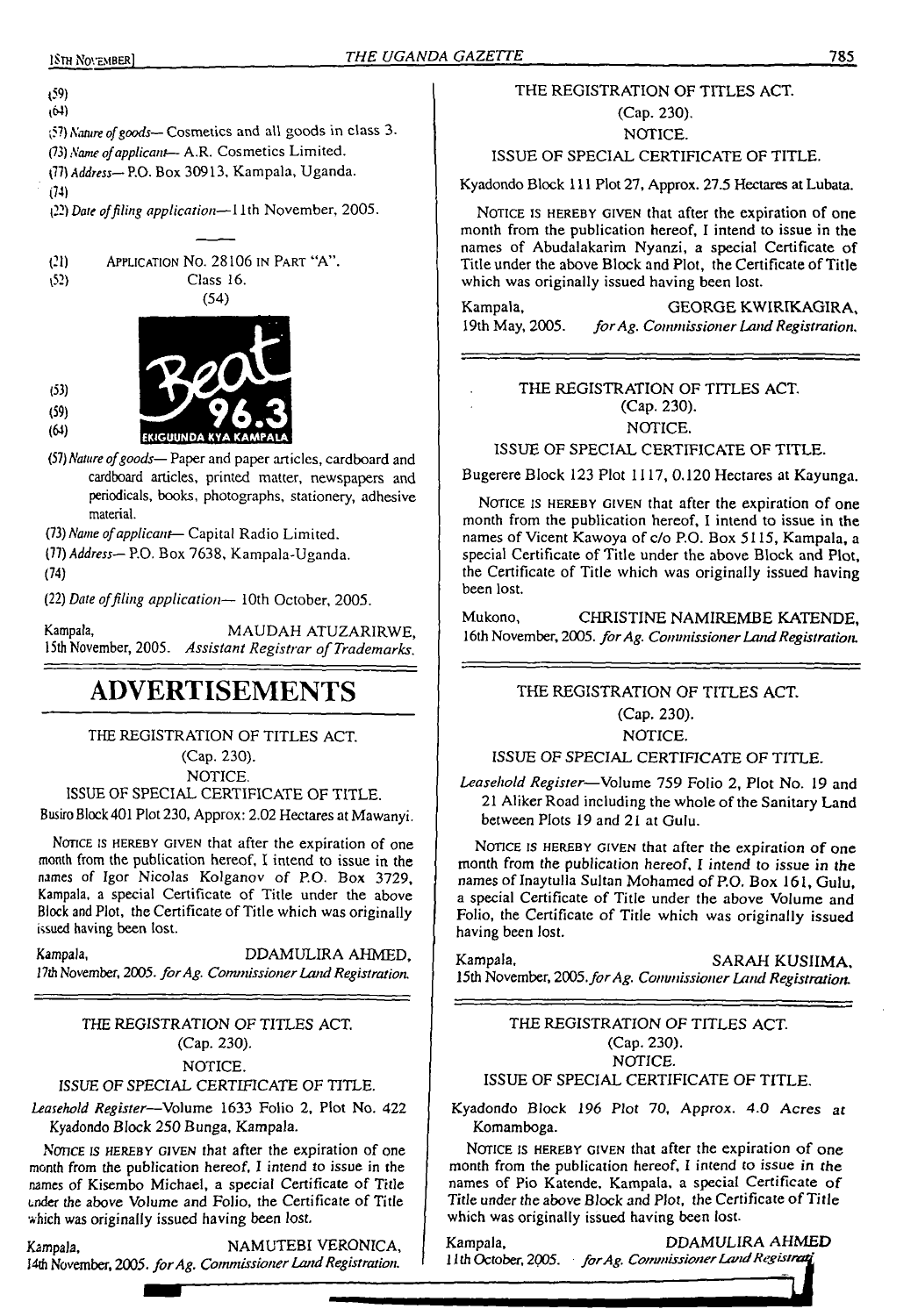#### THE REGISTRATION OF TITLES ACT. (Cap. 230). NOTICE.

ISSUE OF SPECIAL CERTIFICATE OF TITLE.

Kashari Block 4 Plots 20 and 35.

NOTICE IS HEREBY GIVEN that after the expiration of one month from the publication hereof. I intend to issue in the names of Paulo Bitature, a special Certificate of Title under the above Block and Plot, the Certificate of Title which was originally issued having been lost.

Mbarara. J, K, KARUHANGA. 9th November, 2005. *forAg. Commissioner Land Registration.*

#### THE REGISTRATION OF TITLES ACT. (Cap. 230). NOTICE. ISSUE OF SPECIAL CERTIFICATE OF TITLE.

Kyadondo Block 255 Plot 604, Approx. 4.95 Acres at Munyonyo.

NOTICE IS HEREBY GIVEN that after the expiration of one month from the publication hereof. I intend to issue in the names of Administrator General . P.O. Box 7151, Kampala, a special Certificate of Title under the above Block and Plot, the Certificate of Title which was originally issued having been lost.

Kampala. DDAMULIRA AHMED, 1st November. 2005. *forAg. Commissioner LandRegistration.*

> THE REGISTRATION OF TITLES ACT. (Cap. 230). NOTICE.

ISSUE OF SPECIAL CERTIFICATE OF TITLE.

Kyaggwe Block 108 Plot 610. 0.045 Hectares at Nabuta.

NOTICE IS HEREBY GIVEN that after the expiration of one month from the publication hereof, I intend to issue in the names of Tereza Babirye a special Certificate of Title under the above Block and Plot, the Certificate of Title which was originally issued having been lost.

Mukono, CHRISTINE NAMIREMBE KATENDE. 20th October, 2005. *forAg. Commissioner Land Registration.*

THE REGISTRATION OF TITLES ACT. (Cap. 230). NOTICE. ISSUE OF SPECIAL CERTIFICATE OF TITLE.

*Leasehold Register—*Volume 7 Folio 2. Plot 17 Naboa Road, Mbale.

NOTICE IS HEREBY GIVEN that after the expiration of one month from the publication hereof. I intend to issue in the names of Nurbanu d/o Jamal and Wife of Ibharam Mitha of P.O. Box 33 Mbale, a special Certificate of Title under the above Volume and Folio, the Certificate of Title which was originally issued having been lost.

NAMUTEBI VERONICA, 14th November, 2005. *forAg. CommissionerLand Registration.*

#### THE REGISTRATION OF TITLES ACT. (Cap. 230).

#### NOTICE.

#### ISSUE OF SPECIAL CERTIFICATE OFTITLE

Singo Block 44 Plot 19, Area: 20.2 Hectares at Business Estate.

NOTICE IS HEREBY GIVEN that after the expiration of  $c =$ month from the publication hereof, I intend to issue in  $\mathfrak{m}$ . names of David Kayima Mugumira Kagugube, a speca. Certificate of Title under the above Block and Plot. tx Certificate of Title which was originally issued having been: lost.

Mityana. SARAH KUSIIMA 28th October. 2005. *forAg. CommissionerLandRegistraii&t*

#### THE REGISTRATION OF TITLES ACT.

(Cap. 230).

NOTICE.

ISSUE OF SPECIAL CERTIFICATE OF TITLE.

Kyadondo Block 243 Plot 223 Approx. 2.00 Acres at Luzira.

NOTICE IS HEREBY GIVEN that after the expiration of one month from the publication hereof. I intend to issue in the names of Lozoni Jitta Kibuka. a special Certificate of Title under the above Block and Plot, the Certificate of Title which was originally issued having been lost.

Kampala. MPAKA GEORGE KWIRIKAGIRA. 23rd June, 2005. *forAg. Commissioner Land Registration.*

#### THE REGISTRATION OF TITLES ACT.

(Cap. 230).

NOTICE.

ISSUE OF SPECIAL CERTIFICATE OF TITLE.

Kibuga Block 12 Plot 22. Approx. 2.55 Acres at Mengo.

NOTICE IS HEREBY GIVEN that after the expiration of one month from the publication hereof, I intend to issue in the names of Lozoni Jitta Kibuka. a special Certificate of Title under the above Block and Plot, the Certificate of Title which was originally issued having been lost.

Kampala, DDAMULIRA AHMED, 8th November, *2005.forAg. Commissioner Land Registration*

#### THE REGISTRATION OF TITLES ACT.

(Cap. 230).

NOTICE.

ISSUE OF SPECIAL CERTIFICATE OF TITLE.

Kyadondo Block 213 Plot 1112. Approx. 0.791 of an Acre at Bukoto.

NOTICE IS HEREBY GIVEN that after the expiration of exmonth from the publication hereof. I intend to issue in the names of Hamu Walusimbi s/o E, Mbatanude. P.O. Box 3024, Kampala, a special Certificate of Title under the above Block and Plot, the Certificate of Title which was originally issued having been lost.

Kampala, MUHEREZA E. K. BARUGAHARE. 14th November, 2005. for Ag. Commissioner Land Registration.